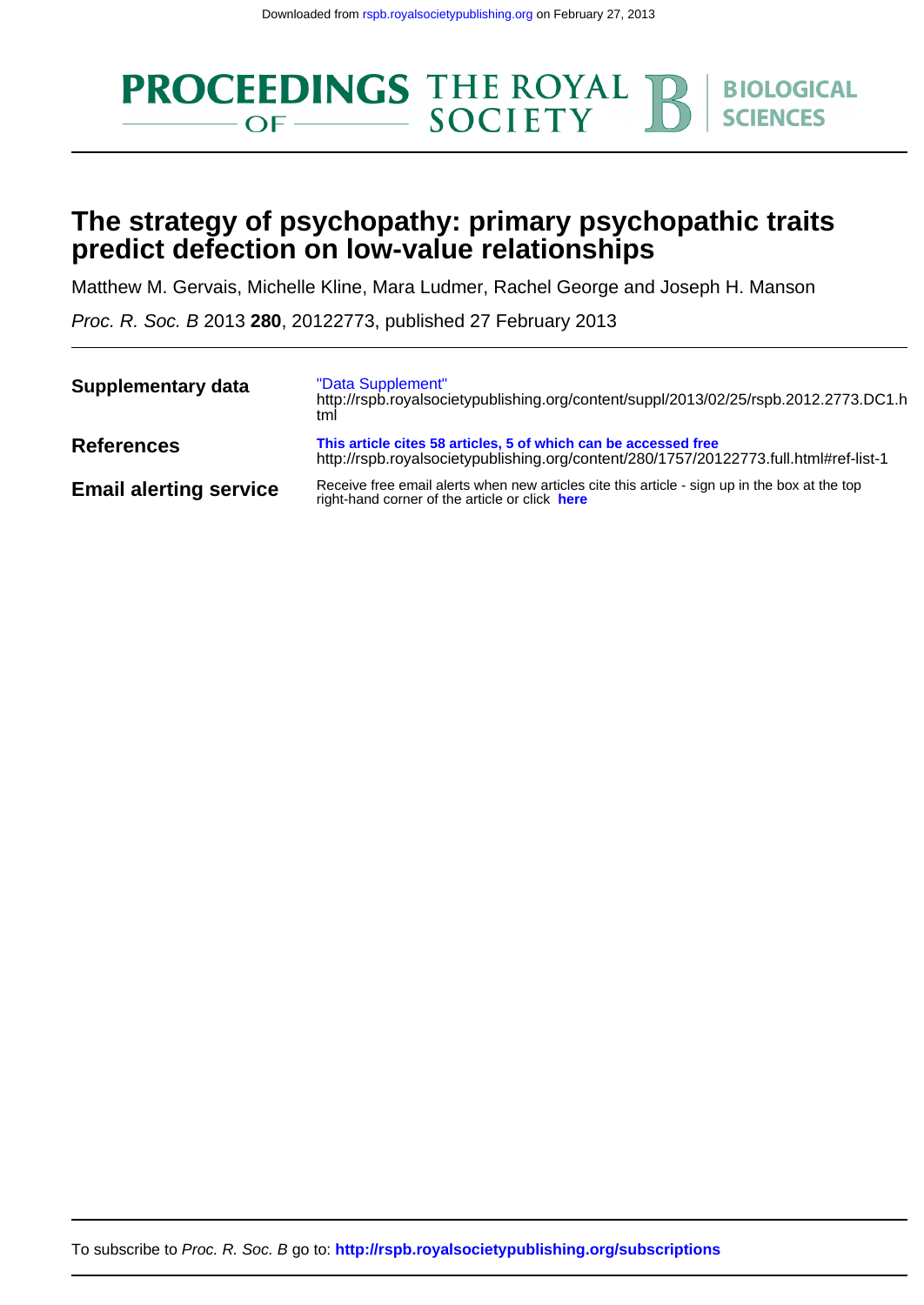

### rspb.royalsocietypublishing.org

# Research



Cite this article: Gervais MM, Kline M, Ludmer M, George R, Manson JH. 2013 The strategy of psychopathy: primary psychopathic traits predict defection on low-value relationships. Proc R Soc B 280: 20122773. http://dx.doi.org/10.1098/rspb.2012.2773

Received: 21 November 2012 Accepted: 30 January 2013

Subject Areas:

behaviour, cognition, evolution

#### Keywords:

cooperation, conversation, evaluation, personality, psychopathy

#### Author for correspondence:

Matthew M. Gervais e-mail: [mgervais@ucla.edu](mailto:mgervais@ucla.edu)

Electronic supplementary material is available at<http://dx.doi.org/10.1098/rspb.2012.2773> or via<http://rspb.royalsocietypublishing.org>.



# The strategy of psychopathy: primary psychopathic traits predict defection on low-value relationships

Matthew M. Gervais<sup>1,2</sup>, Michelle Kline<sup>1,2</sup>, Mara Ludmer<sup>1</sup>, Rachel George<sup>1,3</sup> and Joseph H. Manson<sup>1,2</sup>

<sup>1</sup>Department of Anthropology, <sup>2</sup>Center for Behavior, Evolution and Culture, and <sup>3</sup>Center for Language, Interaction, and Culture, University of California, Los Angeles, CA 90095-1553, USA

Recent evidence suggests that psychopathy is a trait continuum. This has unappreciated implications for understanding the selective advantage of psychopathic traits. Although clinical psychopathy is typically construed as a strategy of unconditional defection, subclinical psychopathy may promote strategic conditional defection, broadening the adaptive niche of psychopathy within human societies. To test this, we focus on a ubiquitous real-life source of conditional behaviour: the expected relational value of social partners, both in terms of their quality and the likely quantity of future interactions with them. We allow for conversational interaction among participants prior to their playing an unannounced, one-shot prisoner's dilemma game, which fosters naturalistic interpersonal evaluation and conditional behaviour, while controlling punishment and reputation effects. Individuals scoring higher on factor 1 (callous affect, interpersonal manipulation) of the Levenson self-report psychopathy scale defected conditionally on two kinds of lowvalue partners: those who interrupted them more during the conversation, and those with whom they failed to discover cues to future interaction. Both interaction effects support the hypothesis that subclinical primary psychopathy potentiates defection on those with low expected relational value. These data clarify the function and form of psychopathic traits, while highlighting adaptive variation in human social strategies.

# 1. Introduction

Humans are remarkable among animals for their propensity to cooperate across a range of non-kin relationships and social scales [\[1](#page-7-0)–[5](#page-7-0)]. Against this backdrop, clinical psychopaths stand out as distinctly inhuman. Characterized by a constellation of antisocial traits and behaviours, including lack of empathy, lack of remorse, grandiosity, impulsivity, manipulation, aggression and social norm violations [[6](#page-7-0)], clinically diagnosed psychopaths fail to sustain long-term reciprocal mutualisms, and they are alarmingly insensitive to reputation concerns and to the threat of punishment [\[7\]](#page-7-0). Clinical psychopaths apparently lack the very social emotions hypothesized to sustain relationships [[8](#page-7-0)], and they are less likely to cooperate in social dilemmas [[9](#page-7-0)], one-shot or otherwise.

Despite vulnerability to spoiled reputations and sanctions, psychopathy appears to be a stable genetic accompaniment to human nature across societies, albeit at relatively low frequencies [\[7\]](#page-7-0). What explains the persistence of this species-atypical personality trait?

Among the adaptationist theories of psychopathy (reviewed by Glenn et al. [[10\]](#page-7-0)), most (e.g. [\[11](#page-7-0)]) characterize it as a heritable, reliably developing 'defector' type that is selected for either (i) when rare (the frequency dependence hypothesis) or (ii) when able to escape sanctions through mobility or anonymous interactions (the social ecology hypothesis). These hypotheses are consistent with models of the evolution of cooperation in which unconditional defectors persist at low frequencies under certain conditions (e.g. [\[12](#page-7-0)]).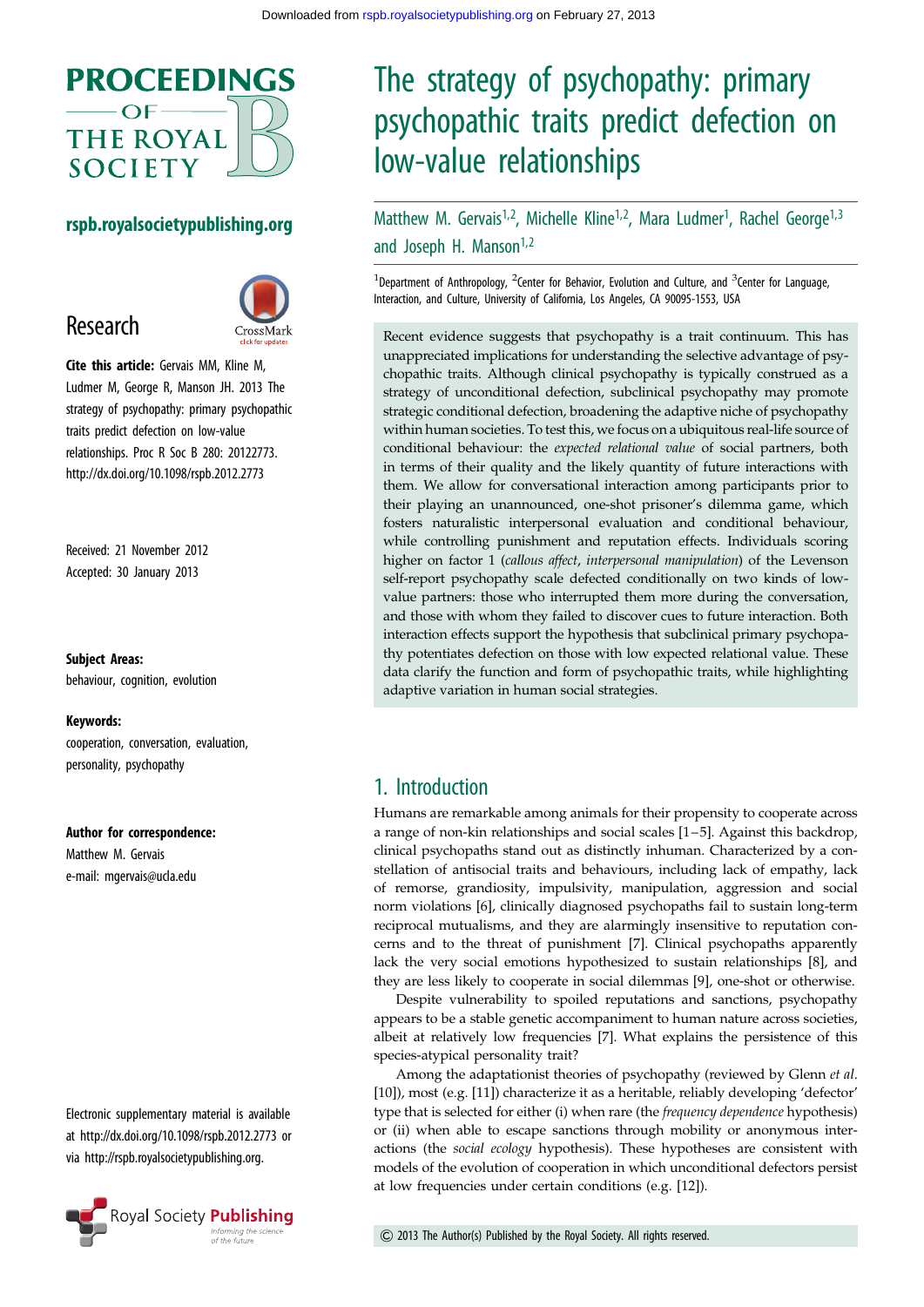2

Empirically, however, psychopathic traits do not usually manifest as a categorical 'defector' type. In fact, the discrete classification of clinical psychopathy captures only one tail of a psychopathic trait distribution that extends well into non-institutionalized populations [\[13,14](#page-7-0)]. Few evolutionary approaches have considered the implications of continuous variation in psychopathic traits. This is unfortunate, because the fitness advantages of subclinical psychopathy may hold the key to explaining the persistence of clinical psychopathy within human populations [\[15](#page-7-0)].

Importantly, both clinical and subclinical psychopathy subsume two factors: *primary*, or factor 1 (F1), psychopathy; and secondary, or factor 2 (F2), psychopathy [[13,16](#page-7-0)]. Although correlated [\[7\]](#page-7-0), these two factors converge with distinct personality constructs [[17](#page-7-0) –[20\]](#page-7-0), and are amenable to distinct ontogenetic and evolutionary explanations [[10,11,21](#page-7-0)]. While secondary psychopathy taps impulsiveness and anxiety, primary psychopathy captures callous affect, and converges with Machiavellianism and low honesty/humility—traits at the core of psychopathic antisociality. Primary psychopathy is the focus of both the frequency dependence and social ecology hypotheses.

Belying the 'defector' type portrayal of primary psychopathy, several findings from economic games provide evidence for adaptive behavioural flexibility as a function of subclinical primary psychopathy, even under conditions that apparently disfavour clinical psychopathy. First, those higher in subclinical primary psychopathy may defect in one-shot games where there are no long-term benefits to cooperation [[22](#page-7-0)], while cooperating in repeated interactions where sustained mutual cooperation is profitable [[23](#page-7-0)]. By contrast, clinical psychopaths show a strong inclination to defect even in repeated games, when long-term cooperation would maximize pay-offs [\[9\]](#page-7-0).

Second, those higher in subclinical psychopathy appear especially sensitive to the prospect of punishment. In an ultimatum game (UG), individuals scoring higher on the Machiavellian egocentricity subscale of the Psychopathic Personality Inventory [\[24](#page-7-0)] make higher offers when they face punishment for offering too little, while accepting low offers to their own benefit [\[22](#page-7-0)]. By contrast, clinical psychopaths do not make higher UG offers than controls, and they are especially willing to reject low offers [[25\]](#page-7-0).

Such results are complemented by studies of Machiavellianism, which is highly correlated with primary psychopathy [[17\]](#page-7-0) and may afford a similar adaptationist explanation [\[26\]](#page-7-0). High Machs are (i) less giving in a dictator game, yet more giving in a UG that includes the possibility of punishment [[27](#page-7-0),[28](#page-7-0)]; (ii) less giving in the first round of a five-round public goods game [[29\]](#page-7-0); (iii) more likely to accept low offers in a one-shot UG [[30\]](#page-8-0); (iv) less likely to reciprocate trust as player 2 in a one-shot trust game [\[31\]](#page-8-0); and (v) more responsive to others' decisions in a multi-round public goods game [[29](#page-7-0)]. Of note, both those higher in psychopathy [[23](#page-7-0)] and those higher in Machiavellianism [\[27\]](#page-7-0) show patterns of brain activation during social dilemma decisions that are consistent with economically strategic behaviour.

These findings point to a potentially significant source of fitness benefits in subclinical primary psychopathy: the flexible exploitation of others through strategic responsiveness to explicit parameters such as interaction length or sanctions. This implies that the fitness advantages to flat affect and instrumental aggression may not be restricted to conditions

that favour 'defector' types, such as rare-type advantage and high mobility.

One potentially ubiquitous context for strategic social behaviour involves the characteristics of interaction partners, or their relational 'affordances', which should critically influence social strategies when exogenous incentives are held constant [[32,33](#page-8-0)]. Low-value social partners are potentially profitable targets of exploitation, given that they have few benefits to withhold in the future. The primary psychopathy continuum may correspond to a relative willingness to strategically exploit or invest in others based upon their appraised utility—which might motivate defection if partners are deemed of low-value, including if future interactions are unlikely, but which should motivate cooperation in interactions with valuable, long-term partners [[34\]](#page-8-0). This stands in stark contrast to simplistic rules such as 'always defect' or 'defect whenever possible', the predominant strategies assumed in the psychopathy literature.

Unfortunately, previous adaptationist theories of psychopathy incorporate only the general characteristics of social environments; they say little about how psychopathy may influence reactions to the traits or behaviours of specific individuals. Likewise, in previous studies of subclinical psychopathy, participants have interacted with software algorithms, confederates, sham co-participants or anonymous, unseen co-participants lacking cues to relational value. In one exception, those higher in psychopathy showed a shift in brain activation towards strategic cooperation only when playing a repeated prisoner's dilemma game (PD) with an in-group member [\[23](#page-7-0)], suggesting sensitivity to partner value. Consistent with a complementary sensitivity, those higher in subclinical primary psychopathy are especially perceptive of potential victim vulnerability [\[35](#page-8-0)].

The current study focuses on relational value as a source of conditional social behaviour in subclinical primary psychopathy. Specifically, we examine the influence of subclinical primary psychopathy on cooperation following face-to-face interaction. By combining methods from linguistic anthropology, social psychology and experimental economics, we present the first research to code verbal behaviour among strangers in detail, and link this to psychopathic traits and to decisions in an unannounced economic game, a one-shot PD. We hypothesize that, following conversational interaction, and in the absence of explicit punishment or reputation formation, individuals higher in self-reported primary psychopathy will opportunistically exploit those who lack cues to high relational value, while cooperating with potentially high-value partners.

Operationally, we focus on two aspects of expected relational value, defined as the product of (i) the net benefits one's partner is likely to provide in a given interaction (quality) and (ii) the number of future interactions that are likely (quantity). We operationalize this in two predictions.

First, we expect more defection by individuals high in F1 psychopathy towards those who interrupt them more frequently. Interruptions cue low partner quality by indexing pairwise disrespect [\[36](#page-8-0)], which is widely inferred from pairwise violations of politeness norms [[37\]](#page-8-0), and which predicts received indifference, intolerance and even exploitation [[38\]](#page-8-0). Interruptions reduce liking [\[36](#page-8-0)] and generate low ratings of leadership [\[39](#page-8-0)], suggesting that interruptions garner status and influence through force-based dominance, not prestige [[40\]](#page-8-0)—a costly strategy to have directed at oneself, especially in a putatively egalitarian context.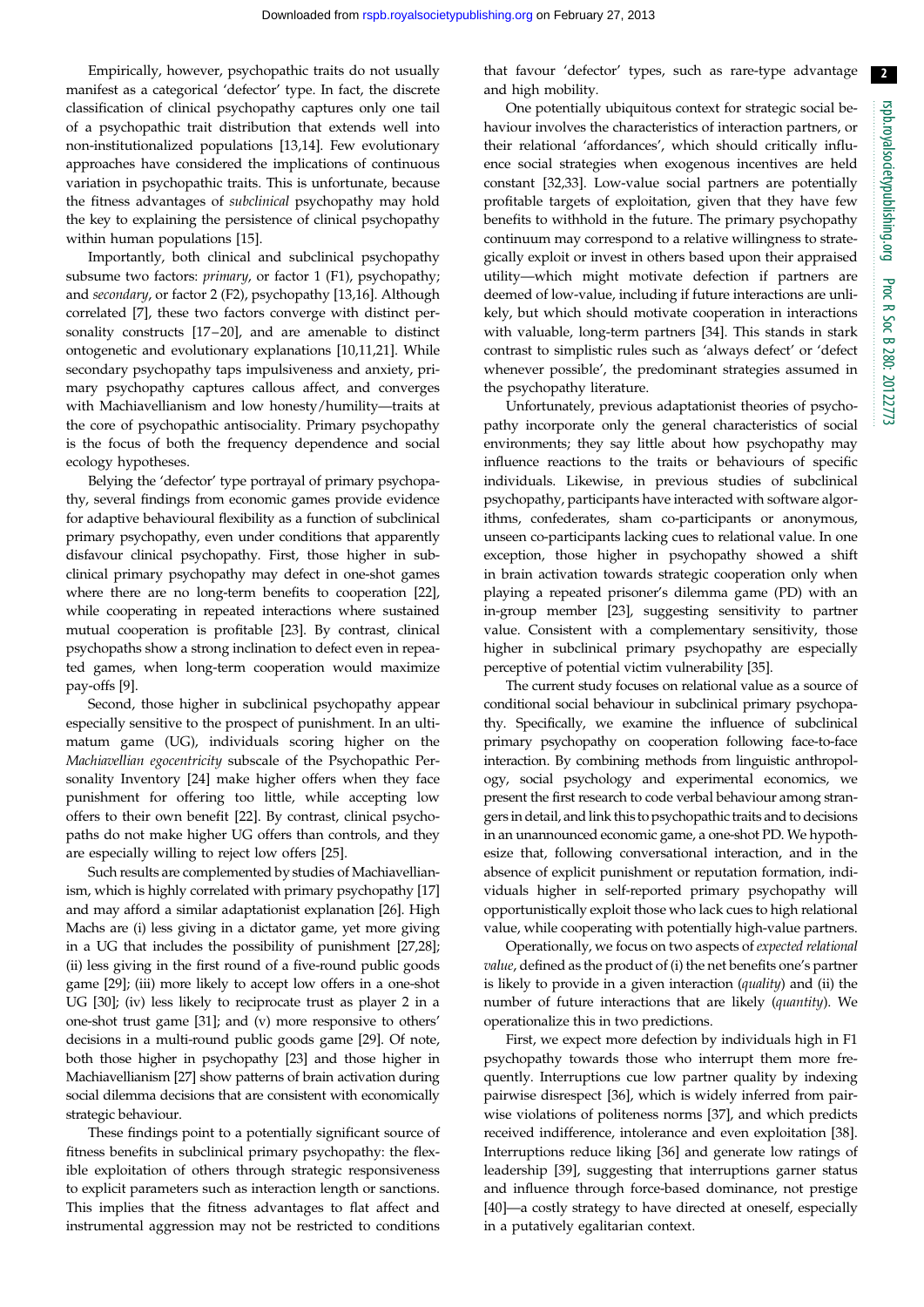Second, we expect more defection by high F1s towards those with whom they fail to discover 'common ground' [\[41](#page-8-0)], or cues to the *quantity* of future interactions; in a college student population, these include sharing an academic major, a residence hall and other indicators of a shared social network (see below). The absence of common ground shrinks the shadow of the future and renders the current interaction truly one-shot, lowering overall expected relational value.

We also expect high F1 defection on low-value partners to occur unilaterally, irrespective of predicted partner behaviour. We include actor predictions of recipient game play to test this.

Finally, we expect a positive relationship between F1 psychopathy and total game-play profit, resulting from a combination of selective defection by individuals high in F1, and preferential cooperation towards those high in F1 owing to their putative glibness and charm [[6](#page-7-0)].

As covariates previously shown to influence social dilemma decisions, we include measures of co-participant facial attractiveness [\[42](#page-8-0)], actor socioeconomic status (SES) [[43\]](#page-8-0) and common ethnicity [\[44](#page-8-0)], as well as a novel measure of subcultural similarity based on clothing and self-adornment. These last two measures allow us to distinguish our 'common ground' measure of expected future interaction from general similarity.

# 2. Methods

#### (a) Participants

This study has two phases involving separate groups of participants: (i) those who engaged in the conversations and the PD (conversation participants), and (ii) those who later rated photographs of conversation participants for facial attractiveness and cultural style similarity (raters). Conversation participants ( $n = 105$ , 60 female) were native English-speaking university students with a median age of 19 years, and a diverse ethnic composition: 36 white, 36 Asian, five Latino/a, five African-American, three Pacific Islander, two Middle Eastern, 17 bi-racial and one 'other'. We advertised the study as 'small talk among strangers' with a \$10 show-up payment (US dollars), but we did not advertise the potential game-play earnings. Raters  $(n = 70, 49$  female) were recruited from the same participant pool as the conversation participants, but during the following academic year. Raters were not asked their age or ethnicity. See the electronic supplementary material for discussion of the raters and rating protocols, as well as additional details regarding the participants, measures, procedure, transcription system and inter-rater reliability.

#### (b) Measures

Conversation participants played a simultaneous one-shot PD with each of two other participants. In each game, participants had an endowment of \$3 to 'transfer' or 'keep'. Participants were told that their co-players each had the same choice, and that transferred money would be doubled, so that if they transferred \$3, the recipient would receive \$6. Resulting total pay-offs are shown in table 1. Participants were also truthfully informed that one participant in each triad would receive a computergenerated random pay-off in order to obscure players' choices and thereby protect confidentiality [[45](#page-8-0)].

After each PD decision, participants predicted how that co-participant played towards themselves and the third coparticipant. Following this, each participant completed the Levenson self-report psychopathy scale (LSRP) [\[16\]](#page-7-0), a 26-item instrument that produces a two-factor structure (see above),

Table 1. Pay-off matrix for player 1 ('actor') in each prisoner's dilemma game. Pay-offs are in US dollars.

|                       |                           | player 2 ('recipient')    |                    |  |
|-----------------------|---------------------------|---------------------------|--------------------|--|
|                       |                           | cooperate<br>('transfer') | defect<br>('keep') |  |
| player 1<br>('actor') | cooperate<br>('transfer') | \$6                       | \$0                |  |
|                       | defect ('keep')           | ٢9                        |                    |  |

and which is both reliable and externally valid [\[46\]](#page-8-0). In the LSRP, participants rate their agreement with statements on a four-point scale, from 'disagree strongly' to 'agree strongly'. An example factor 1 item is 'for me, what's right is whatever I can get away with'; a factor 2 item is 'I am often bored'. Participants were then asked their age, sex, ethnicity and childhood hometown with postcode. Finally, participants were photographed head-to-toe while assuming a relaxed, neutral facial expression.

#### (c) Procedure

Participants were scheduled in groups of four same-sexed individuals, the last-arriving serving as a 'reserve' in the event that two participants were already acquainted. Participants were kept visually isolated from each other while they read consent/ instruction forms, which indicated they would converse with others, that it would be videotaped and that they would be asked some questions after the conversation. Each participant was given a letter-coded name tag  $(A', B' \text{ or } C')$  so that they could accurately identify each other during the game-play phase of the procedure. Participants were then brought into an adjoining room. After determining that the conversation participants were strangers to each other, an experimenter instructed them to converse for 10 min on any topics they wished, and then left the room, closing the door. Following the conversation, participants returned to visually separated cubicles containing laptops running z-TREE v. 2.1 [[47](#page-8-0)], which led them through all game play and questionnaire measures. A second experimenter sealed cash pay-offs in envelopes, whereas the first experimenter (ignorant of participants' z-TREE responses) photographed, paid and debriefed each participant separately.

#### (d) Data analysis

We transcribed and coded the first minute, and two other random segments, of each 10-min conversation. J.H.M. transcribed these selections using a version of the Jefferson transcription system [\[48\]](#page-8-0), which includes finely detailed recording of the onsets and offsets of talk, gaps in talk and overlap of talk by different speakers. J.H.M. coded these portions for 'interruptions'—overlaps that began at points other than when the speaker was finishing an utterance or turn (a 'transition-relevant' point). J.H.M. also coded the full conversation for discovery of dyadic common ground, which included sharing an academic major, an acquaintance, a residence hall, a hobby or other indications of possible shared social networks. All transcription and coding was carried out while blind to participants' PD decisions and questionnaire responses.

To create facial attractiveness and style similarity variables, we calculated the mean rating across raters, for each conversation participant (attractiveness) or for each dyad (similarity). We standardized the following variables as z-scores: individual facial attractiveness (separately for each sex); individual total, F1 and F2 LSRP scores; and dyadic cultural style similarity. As an estimate 3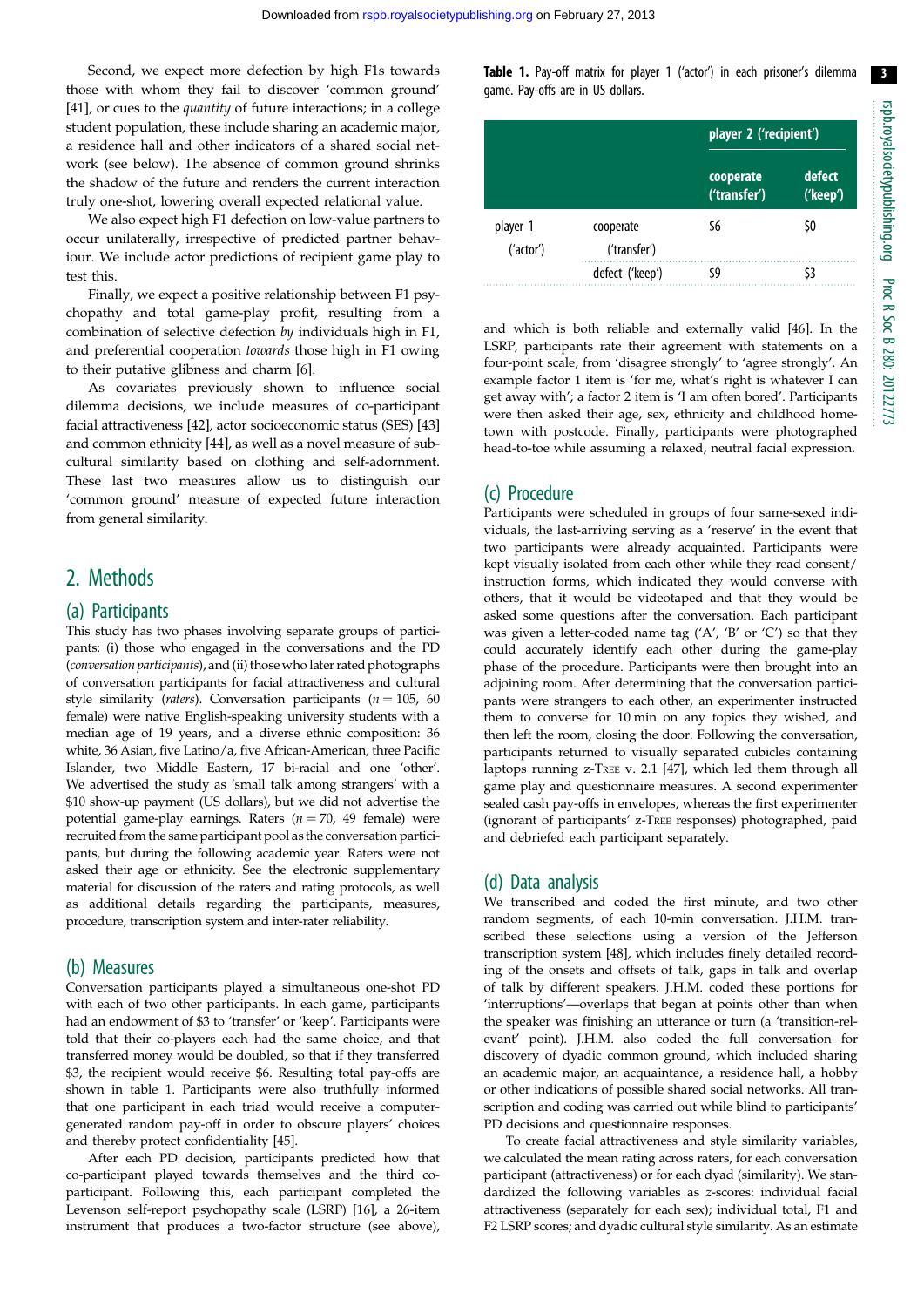4

Table 2. Bivariate logistic regressions of hypothesized independent variables on probability of actor (i) predicting cooperation by recipient and (ii) choosing cooperation towards recipient.  $n = 206$  for all tests except income on predictions ( $n = 200$ ), income on game play ( $n = 198$ ), and F1 LSRP on predictions  $(n = 208)$ . Robust s.e. calculated based on number of individual actors (one-half of n).

|                                                         | (i) bivariate regressions on actor<br><i>predictions</i> |       | (ii) bivariate regressions on actor<br><i>game play</i> |       |
|---------------------------------------------------------|----------------------------------------------------------|-------|---------------------------------------------------------|-------|
| independent variable                                    | odds ratio $+$ s.e.                                      | D     | odds ratio $+$ s.e.                                     | Ŋ     |
| median household income in actor's childhood postcode   | $1.02 + 0.01$                                            | 0.041 | $1.03 + 0.01$                                           | 0.003 |
| recipient's facial attractiveness (standardized by sex) | $1.36 + 0.21$                                            | 0.047 | $1.42 + 0.25$                                           | 0.049 |
| interruptions $min^{-1}$ of actor by recipient          | $0.64 + 0.20$                                            | 0.161 | $0.41 + 0.14$                                           | 0.010 |
| actor's F1 LSRP score (standardized)                    | $0.74 + 0.14$                                            | 0.100 | $0.68 + 0.15$                                           | 0.073 |
| actor's F2 LSRP score (standardized)                    | $0.87 + 0.15$                                            | 0.408 | $0.80 + 0.16$                                           | 0.258 |
| common ground (yes $=$ 1)                               | $1.51 + 0.46$                                            | 0.175 | $1.33 + 0.42$                                           | 0.336 |
| ethnic similarity (same $=$ 1)                          | $0.99 + 0.32$                                            | 0.972 | $0.96 + 0.36$                                           | 0.915 |
| style similarity (standardized)                         | $1.01 + 0.15$                                            | 0.922 | $0.99 + 0.15$                                           | 0.957 |

of SES, we used median income of the childhood postcode participants provided ( $n = 99$ ), based on the US Census Bureau's 2000 database [\[49\]](#page-8-0). For each dyad, we calculated two unidirectional interruption rates (A interrupts B, and vice versa) as the number of interruptions per minute of transcribed conversation.

We used bivariate and multivariate logistic regression models that accounted for the non-independence of each person's two game-play choices through the inclusion of robust standard errors of the odds ratios, clustered by individual [\[50,51](#page-8-0)]. Total PD profit was calculated as the sum of each participant's earned pay-offs vis-à-vis each of his/her co-participants (range: \$0-18). We used two-tailed tests for all bivariate regressions on predictions and game play, and for the multivariate predictive models of game play, but a onetailed test of the relationship between LSRP scores and total PD profit. The data for this study can be accessed in the Dryad repository [\[52\]](#page-8-0).

## 3. Results

All measures showed adequate reliability (see electronic supplementary material). LSRP F1 and F2 were correlated at  $r = 0.38$  ( $n = 105$ ,  $p < 0.0001$ ).

Each of 105 participants were asked to play two PDs, yielding an expected sample size of 210 PD choices. Two participants declined to play, reducing the number of transactions to 206. Of these, 136 choices (66%) were to cooperate and 70 (34%) were to defect. Of the 103 participants who made PD choices, 64 (62.1%) chose cooperate towards both co-participants, 31 (30.1%) chose defect towards both co-participants, and eight (7.8%) cooperated towards one co-participant and defected towards the other. Actors' predictions and game play were highly correlated ( $\chi^2$  = 109.840, p < 0.001).

PD choice was not associated with (i) participant sex, (ii) participant recruitment source (posted flyer or course participation pool), (iii) laptop cubicle position, (iv) assigned letter code or (v) whether actor was the participant facing the camera.

Table 2 shows two sets of bivariate logistic regressions: the effects of the independent variables on the probability of actor predicting cooperate from recipient (column 1), and the effects of those independent variables on the probability of actor choosing to cooperate towards recipient (column 2). Actors were more likely to cooperate when (i) actor's childhood postcode had a higher median household income, (ii) recipient was more facially attractive and (iii) recipient interrupted actor less frequently. Actors with lower F1 LSRP scores were marginally more likely to cooperate. Actor's hometown income and recipient's attractiveness were both positively related to actor's predictions of recipient cooperation, whereas recipient's interruptions and actor's F1 LSRP were unrelated to actor's predictions. Actor's F2 psychopathy, discovery of common ground, ethnic similarity and style similarity were not associated with actor predictions or game play.

[Table 3](#page-5-0) shows two multivariate logistic regression models of the probability of actor choosing to cooperate. Model 1 includes five of the independent variables from table 2, excluding actor's F2 psychopathy, ethnic similarity and style similarity. This model also includes the predicted interactions between actor's F1 LSRP score and (i) recipient interruptions, and (ii) discovery of common ground. This model produced the lowest Akaike information criterion (AIC) [\[53](#page-8-0)] score of any model incorporating combinations of these variables, outperforming models using total LSRP or F2 LSRP in place of F1 LSRP, as well as those including ethnic or style similarity in place of common ground. Moreover, none of these excluded variables produced significant main effects or interactions. Model 2 adds actor predictions of recipient game play to model 1.

Holding the other independent variables constant, two main effects are evident in model 1. Actor is more likely to cooperate when (i) recipient is more facially attractive and (ii) actor's childhood postcode had a higher median household income. There are no main effects of F1 LSRP score, interruptions or common ground. However, both interaction effects involving F1 psychopathy are significant. First, when participants fail to discover common ground, those higher on F1 are more likely to defect [\(figure 1](#page-5-0)). When participants do discover common ground, F1 LSRP score is not associated with probability of cooperation. Second, participants with higher F1 LSRP scores are more likely to respond to interruptions by defecting ([figure 2\)](#page-5-0).

Model 2 adds actor predictions as a covariate. As evident in [table 3](#page-5-0), predictions have a massive effect on actor game play, and multiply the explanatory power of the model.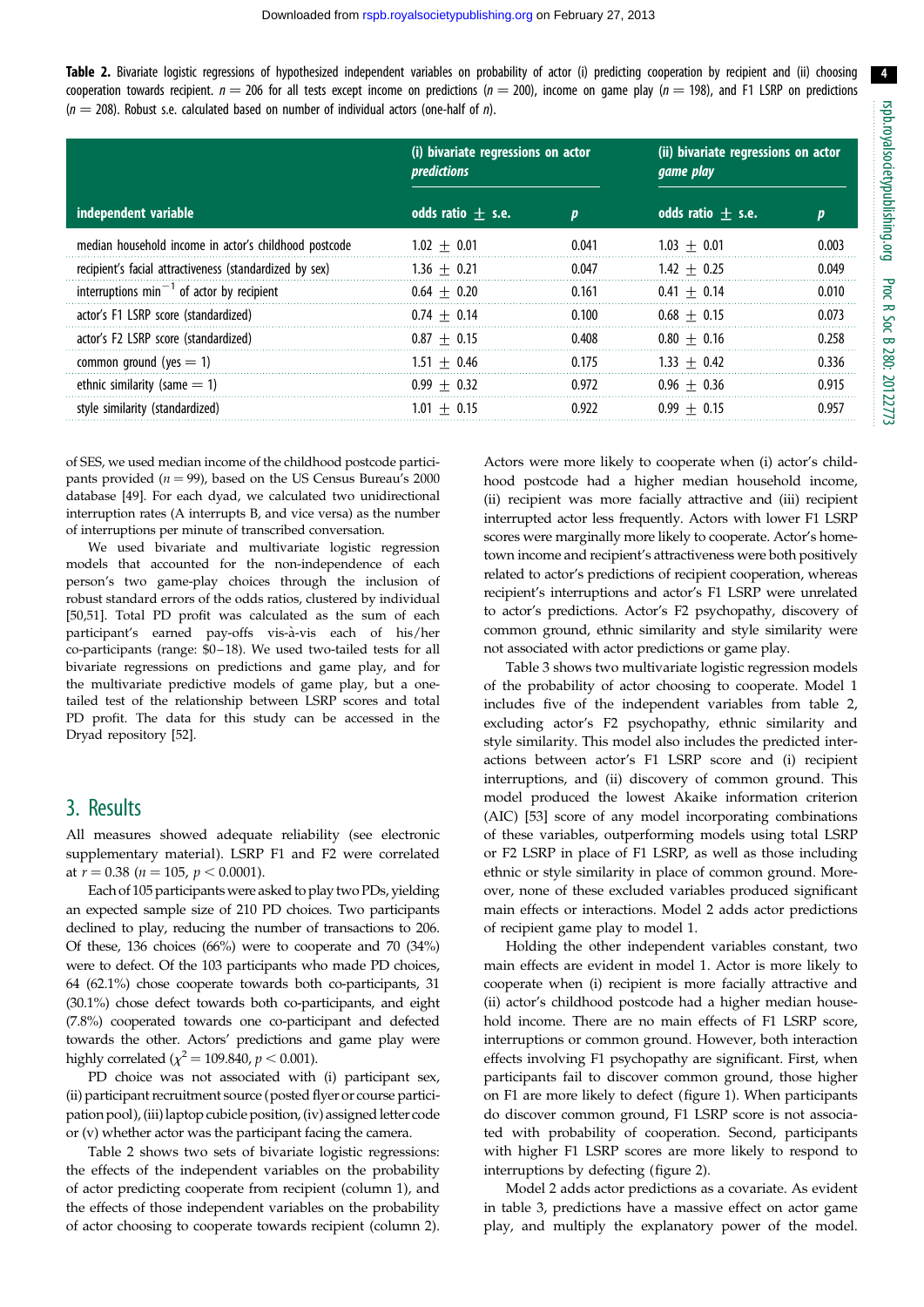5

<span id="page-5-0"></span>Table 3. Multivariate logistic regressions of hypothesized independent variables, including two interaction effects, on the probability of actor choosing cooperation ( $n = 196$ ). Shown without (model 1) and with (model 2) actor predictions as a covariate. Robust s.e. calculated based on number of individual actors ( $n=$  99). For model 1, Wald  $\chi^2=$  28.51,  $p=$  0.0002, pseudo  $r^2=$  0.16. For model 2, Wald  $\chi^2=$  54.5,  $p=$  0.0000, pseudo  $r^2=$  0.56.

|                                                                                      | multivariate model 1 with two<br><b>interactions</b> |                  | multivariate model 2 adding<br>actor <i>predictions</i> |         |
|--------------------------------------------------------------------------------------|------------------------------------------------------|------------------|---------------------------------------------------------|---------|
| AIC score                                                                            | 228.7                                                |                  | 134.7                                                   |         |
| independent variable                                                                 | odds ratio $\pm$ s.e.                                | $\boldsymbol{p}$ | odds ratio $+$ s.e.                                     | p       |
| actor's prediction of recipient's PD decision towards actor                          |                                                      |                  | $68.68 + 45.61$                                         | < 0.001 |
| median household income in actor's childhood postcode                                | $1.03 + 0.01$                                        | 0.002            | $1.02 + 0.01$                                           | 0.049   |
| recipient's facial attractiveness (standardized by sex)                              | $1.48 + 0.27$                                        | 0.032            | $1.33 + 0.34$                                           | 0.261   |
| interruptions $min^{-1}$ of actor by recipient                                       | $0.47 + 0.21$                                        | 0.094            | $0.38 + 0.22$                                           | 0.088   |
| actor's F1 LSRP score (standardized)                                                 | $0.95 + 0.27$                                        | 0.852            | $1.14 + 0.44$                                           | 0.733   |
| $actor/recipient common ground (yes = 1)$                                            | $1.28 + 0.49$                                        | 0.518            | $0.92 + 0.38$                                           | 0.846   |
| interruptions min <sup>-1</sup> of actor by recipient $\times$ actor's F1 LSRP score | $0.31 + 0.14$                                        | 0.010            | $0.25 + 0.12$                                           | 0.004   |
| actor/recipient common ground $\times$ actor's F1 LSRP score                         | $2.40 + 0.87$                                        | 0.016            | $2.70 + 1.50$                                           | 0.075   |



Figure 1. Interaction of actor/recipient 'common ground' and actor's F1 LSRP score, on actor's probability of cooperating with recipient. Actors higher in F1 psychopathy were less likely to cooperate in the absence of found common ground. Shaded regions show  $+$  s.e. Dark grey shading denotes the presence of common ground; light grey shading denotes no common ground.

Adding predictions in model 2 has several statistical effects: (i) the main effect of recipient attractiveness disappears, (ii) the main effect of recipient interruptions moves towards marginal significance, and (iii) the interaction of common ground and F1 psychopathy moves away from significance. The interaction of F1 psychopathy and interruptions is strengthened by the addition of actor predictions.

Individuals higher in total LSRP earned higher total profits than those lower in total LSRP ( $n = 105$ ,  $p = 0.017$ ,  $\beta +$  s.e. =  $0.954 + 0.441$ ). Unexpectedly, LSRP F1 was only marginally associated with total profit ( $n = 105$ ,  $p = 0.056$ ,  $\beta \pm$  s.e.  $=$  $0.718 + 0.446$ , whereas LSRP F2 was significantly associated with total profit ( $n = 105$ ,  $p = 0.014$ ,  $\beta \pm$  s.e.  $= 0.982 \pm$ 0.440). Receipt of cooperation was positively associated with LSRP F2 (clustered logistic regression,  $n = 206$ ,



Figure 2. Interaction of recipient interruptions of actor, and actor's F1 LSRP score, on actor's probability of cooperating with recipient. Actors higher in F1 psychopathy were less likely to cooperate the more they were interrupted by recipient. Plot compares the lowest (first; dark grey shade) and highest (fourth; light grey shade) quartile scores on the LSRP factor 1. Shaded regions show  $\pm$  s.e.

 $p = 0.028$ , odds ratio = 1.33), but not with LSRP F1 ( $p = 0.42$ , odds ratio = 1.04) or total LSRP ( $p = 0.21$ , odds ratio = 1.16).

## 4. Discussion

By quantifying subtle aspects of open conversations preceding an unannounced one-shot PD, we documented a previously overlooked yet potentially significant source of adaptive benefits in primary psychopathy: defection on low-value social relationships. We found support for two forms of conditional defection as a function of subclinical primary psychopathy: participants scoring higher on F1 of the LSRP were more likely to defect towards co-participants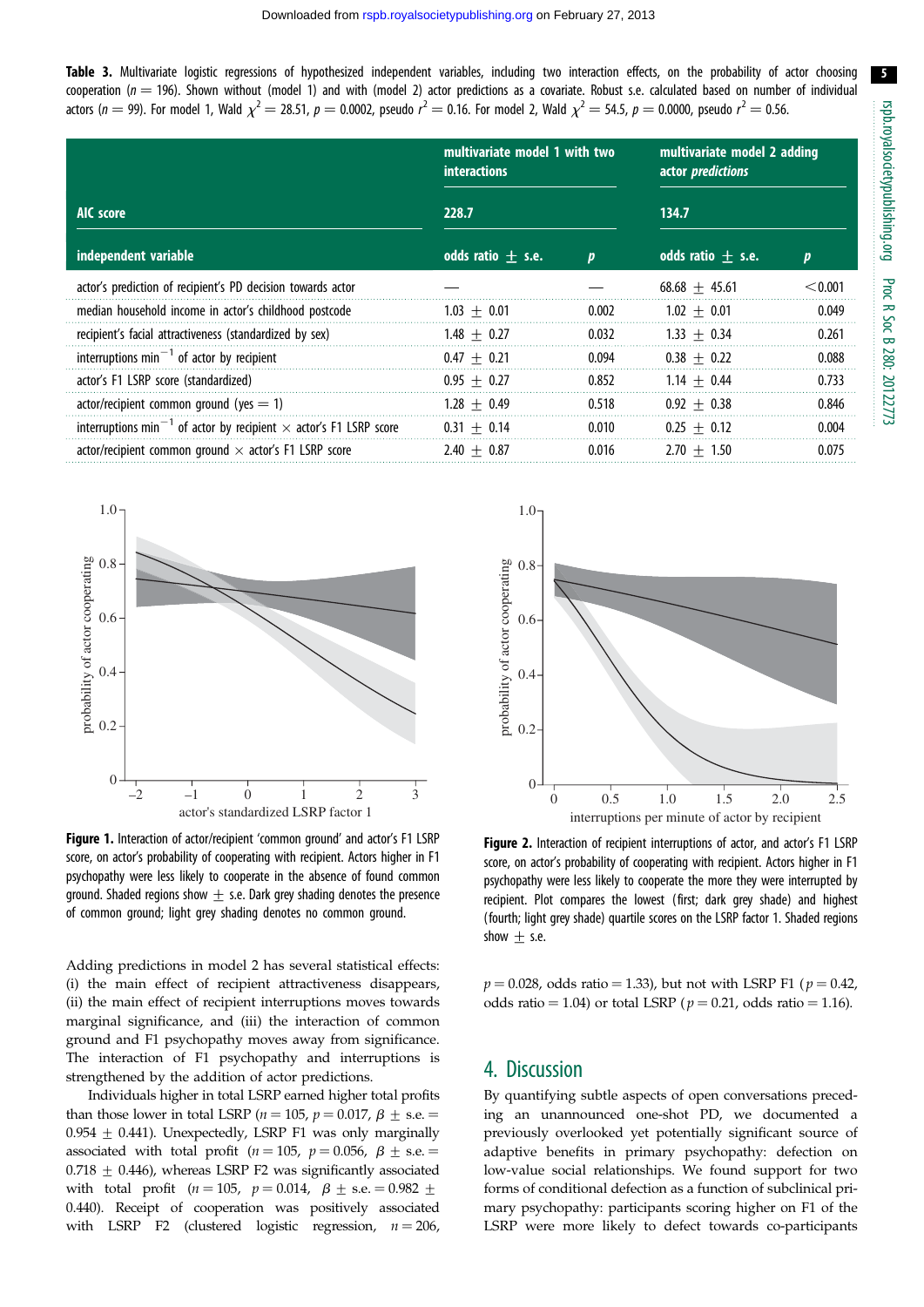who (i) had interrupted them more frequently, and with whom (ii) they had failed to find common ground. Both variables should factor into a computation of expected relational value, in that they capture, respectively, the quality [[34\]](#page-8-0) and the duration [[1](#page-7-0)] of a prospective social relationship.

Defection towards frequent interrupters was not driven by predictions about their PD play, suggesting that this defection was ostensibly unilateral. We also obtained no evidence that such defection was impulsive or driven by anger, nor that higher primary psychopathy potentiated greater frustration, or less self-control, given the same frustrating event [[54](#page-8-0)]; interrupted high-primary participants gave no indication of impulsively responding during the conversation, and were no more likely to interrupt after being interrupted (M.M.G., M.K. & J.H.M. 2013, unpublished data). During the conversation, participants were ignorant of the upcoming game, so they probably were not waiting for confidential revenge. Instead, their reactions to being interrupted took the form of cold defection towards an undesirable social partner, specifically one who had failed to respect them [\[36](#page-8-0)]—a slight that suggests a strategy of dominance and cost imposition, and to which people higher in primary psychopathy may be particularly sensitive [\[55,56\]](#page-8-0). However, reinforcing our interpretation of this effect as resulting from low partner value and not from a psychopathy-specific problem with authority, neither clinical psychopaths nor those higher in subclinical psychopathy show any deficits in authority-based moral reasoning [[57,58\]](#page-8-0).

We also found that a lack of common ground between participants reduced cooperation rates among those higher in primary psychopathy. Common ground included a shared social network, shared course of study, similar residence location or activity patterns and other cues to likely future interaction (see electronic supplementary material). This variable went beyond mere 'personal' conversation [\[59](#page-8-0)] and measured discovered aspects of a shared social environment. We found no effects of ethnic or style similarity, suggesting that common ground did not tap mere similarity or compatibility (sensu [\[60](#page-8-0)]). Thus, the established enhancement effect of face-to-face interaction on cooperation in one-shot social dilemmas [\[61](#page-8-0)]—which may depend on cues to future interaction [\[4](#page-7-0)[,62](#page-8-0)], and may function through elevated other-regarding preferences [[59\]](#page-8-0)—appears qualified among those higher in psychopathy, requiring especially reliable and concrete information about future interaction. Otherwise, those higher in primary psychopathy appear unmoved by face-to-face interaction.

Interestingly, the inclusion of actor predictions in model 2 had divergent effects on our two interaction variables—the interruption effect was strengthened, whereas the common ground effect became only marginally significant. This pattern supports our prediction that interrupters were defected upon unilaterally as low-value prospective partners. However, interpreting the effect of predictions on the common ground interaction is less straightforward. While this effect is consistent with predictions mediating high F1 defection in the absence of common ground, it is also consistent with common ground being a third variable that influences both predictions and game play in parallel [\[63](#page-8-0)]—common ground is symmetrical within a dyad in a way that interruptions are not, and perspective taking would lead defectors to predict defection in symmetrical cases even if defection did not hinge on this prediction. Of note, we elicited predictions after game-play decisions, giving the latter causal primacy.

Our findings raise a number of important proximate questions. It remains unknown whether those higher in primary subclinical psychopathy are (i) more likely to devalue others (or devalue others to a greater extent), or (ii) more likely to act antisocially on the same devaluation, perhaps due to less concern with sanctions. We expect both factors to play a role. Future research should investigate the interplay of devaluation and sanctions, such as whether those higher in subclinical primary psychopathy can be encouraged by punishment or reputation to cooperate even with low-value partners, and whether high-primary-psychopathy participants show normal emotional commitment to high-value partners. Of note, those higher in psychopathy can be induced to 'show concern' for others through an in-group manipulation [[64\]](#page-8-0), suggesting that high-value relationships can motivate commitment-like behaviour, although not necessarily commitment emotions [[8](#page-7-0)]. Future research could also address the contextspecificity of our measures of relational value, specifically interruptions. While interruptions may cue social costs when they occur in putatively egalitarian, non-competitive contexts such as our small talk paradigm, the dominance of an interrupter may index future benefits in the context of coalitionary competition or asymmetrical coordination games [\[65\]](#page-8-0). If interruptions are about partner value, we expect their effect on defection to be attenuated in the latter contexts; if, alternatively, those higher in psychopathy are generally put off by interruptions—perhaps owing to their own sense of grandiosity [[6](#page-7-0)[,56\]](#page-8-0)—then context may not matter. Finally, future research using a finer-grained measure of individual differences [\[66\]](#page-8-0) should seek to tease apart the relative contributions to strategic social behaviour of primary psychopathy and Machiavellianism.

In the full model including covariates, two main effects emerged. First, more attractive participants received more cooperation, although not when controlling for predictions of their behaviour. This result accords with previous research showing that more attractive participants receive more cooperation because they are expected to cooperate [[42\]](#page-8-0). As an empirical fact, most humans cooperate flexibly and conditionally [[67\]](#page-8-0), and these data underscore that point.

Second, those higher in SES were more likely to cooperate, although this effect was small. This result is opposite to those of Piff et al. [\[43,68](#page-8-0)], who have found across a range of studies that higher-SES individuals are less generous and more unethical. However, unlike the impersonal contexts studied by Piff et al., our methodology includes face-to-face conversation, which may have brought high-SES participants closer to their interlocutors, making them more likely to share their greater resources. Of note, our sample showed a truncated SES distribution; only 25 per cent of the participants were from postcodes with median incomes less than the nationwide median of \$50 000, and only 10 per cent were from postcodes with median less than \$40 000. Future research should explore the interaction of SES and social closeness on generosity across a range of SES disparities.

Finally, we found a modest positive effect of LSRP scores on total PD profit. This result emerged from the confluence of two non-significant trends: high LSRP scorers cooperated less, but received more cooperation, than low LSRP scorers. Surprisingly, this result was driven by the receipt of cooperation by those higher in secondary (F2) psychopathy rather than in primary (F1) psychopathy. However, we did not quantify the visible traits or behaviours that elicited such cooperation. Future research should seek to replicate this result and determine its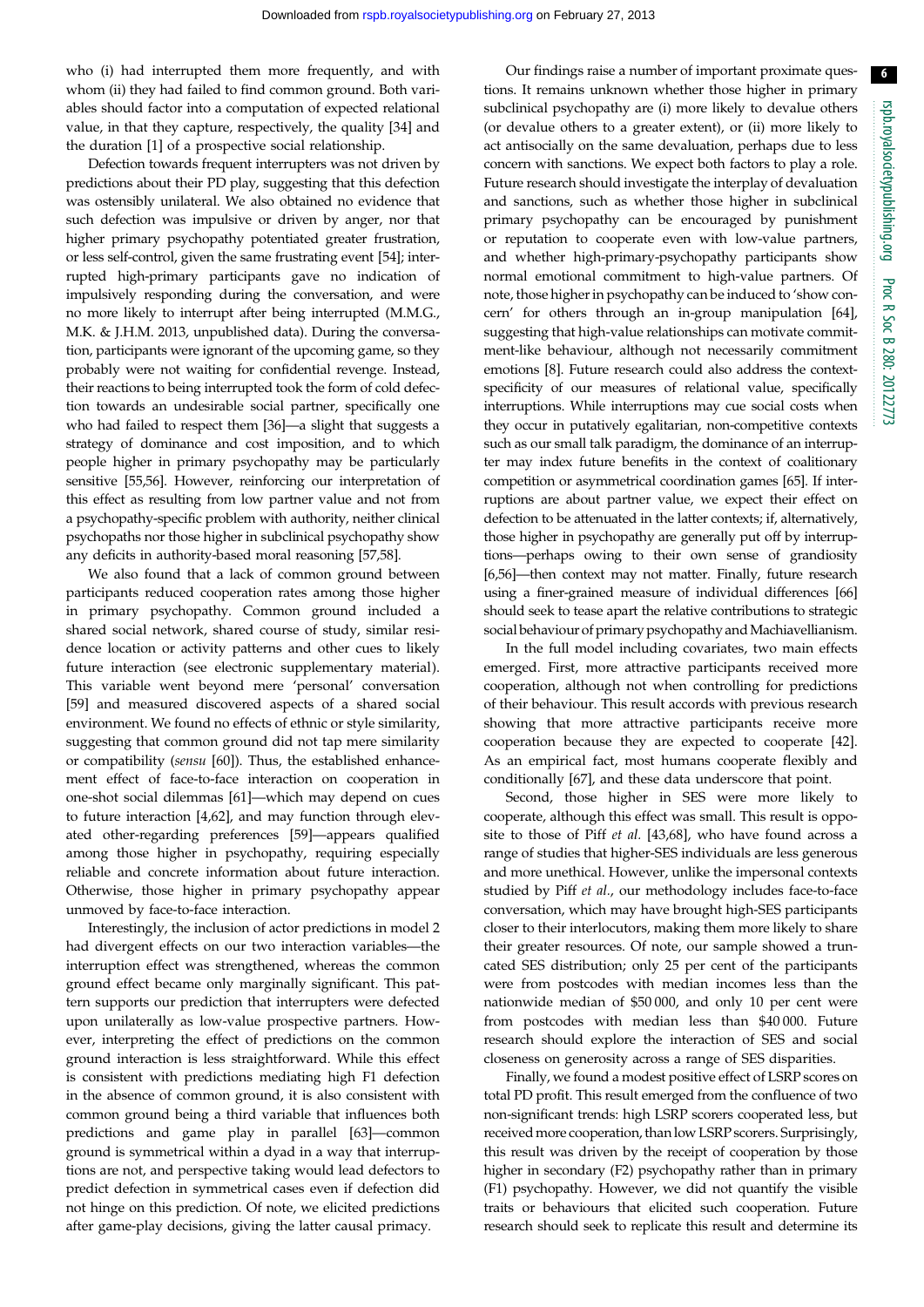<span id="page-7-0"></span>eliciting conditions, for instance by measuring emotional expressivity [[69](#page-8-0)] in secondary psychopathy.

# 5. Conclusion

The two forms of conditional defection associated with subclinical primary psychopathy and the higher profits of those higher on the LSRP are consistent with the hypothesis that subclinical primary psychopathy is an adaptive social strategy disposed to defect [11]. Our effects further highlight the situational and strategic nature of this defection. This fits with previous research documenting strategic flexibility as a function of subclinical primary psychopathy [22] and the related construct Machiavellianism [29], and builds on it by using more naturalistic methods that highlight partner value as a strategic consideration (see also [[70\]](#page-8-0)). Significantly, we documented no costs to subclinical primary psychopathy they were no more likely to be predicted to defect, and no more likely to be defected upon [\[71](#page-8-0)]—raising the possibility that the costs to primary psychopathy are more likely to accrue to those with extreme versions of the trait (e.g.

[[72\]](#page-8-0)). Although clinical psychopathy may prove adaptive only in social environments that facilitate the unconditional exploitation of others, subclinical psychopathy may function more broadly in environments that present occasional opportunities for defection vis-a`-vis particular low-value relationships. When cued to the possibility of a long-term, profitable relationship, subclinical psychopathy appears compatible with the establishment of a cooperative mutualism, however strategic its basis. Primary psychopathic traits may thus persist in a population without selection for extreme (i.e. clinical) psychopathy.

All procedures used in this study were approved by the UCLA Institutional Review Board. We thank Solange Bohling, Erin Campbell, Natalie Chiengkul, Joe Creason, Kimberly Gon, Erika Hoyle, Kotrina Kajokaite, Alexander Kandel, Sabrina Morsello, Kayla Noonen, Sunaina Rao, Sepehr Shakib, Julia Stone and Andrew West for research assistance. Xiao Chen, Rose Medeiros and Phil Ender of UCLA Statistical Consulting provided statistical advice, and Greg Bryant provided logistical support. Cristina Moya shared her R scripts for making figures [1](#page-5-0) and [2.](#page-5-0) This research was supported by an International Society for Human Ethology grant to M.M.G., and a UCLA Faculty Research grant to J.H.M.

# **References**

- 1. Trivers RL. 1971 The evolution of reciprocal altruism. Q. Rev. Biol. 46, 35 – 57. [\(doi:10.1086/406755](http://dx.doi.org/10.1086/406755))
- 2. Alexander RD. 1987 The biology of moral systems. New York, NY: Aldine de Gruyter.
- 3. Fehr E, Fischbacher U, Gächter S. 2002 Strong reciprocity, human cooperation, and the enforcement of social norms. Hum. Nat. 13, 1-25. [\(doi:10.1007/s12110-002-1012-7\)](http://dx.doi.org/10.1007/s12110-002-1012-7)
- 4. Delton AW, Krasnow M, Cosmides L, Tooby J. 2011 Evolution of direct reciprocity under uncertainty can explain human generosity in one-shot encounters. Proc. Natl Acad. Sci. USA 108, 13 335 – 13 340. [\(doi:10.1073/pnas.1102131108](http://dx.doi.org/10.1073/pnas.1102131108))
- 5. Fehr E, Heinrich J. 2003 Is strong reciprocity a maladaptation? In Genetic and cultural evolution of cooperation (ed. P Hammerstein), pp. 55– 82. Cambridge, MA: MIT Press.
- 6. Cleckley H. 1988 (1941) The mask of sanity. St Louis, MO: CV Mosby.
- 7. Hare RD. 2003 Hare psychopathy checklist-revised (PCL-R). Toronto, Canada: Multi-Health Systems Inc.
- 8. Fessler DMT, Haley KJ. 2003 The strategy of affect: emotions in human cooperation. In Genetic and cultural evolution of cooperation (ed. P Hammerstein), pp. 7–36. Cambridge, MA: MIT Press.
- 9. Mokros A, Menner B, Eisenbarth H, Alpers GW, Lange KW, Osterheider M. 2008 Diminished cooperativeness of psychopaths in a prisoner's dilemma game yields higher rewards. J. Abnorm. Psychol. 117, 406– 413. ([doi:10.1037/0021-843X.](http://dx.doi.org/10.1037/0021-843X.117.2.406) [117.2.406](http://dx.doi.org/10.1037/0021-843X.117.2.406))
- 10. Glenn AL, Kurzban R, Raine A. 2011 Evolutionary theory and psychopathy. Aggress. Violent Behav. 16, 371– 380. ([doi:10.1016/j.avb.2011.03.009\)](http://dx.doi.org/10.1016/j.avb.2011.03.009)
- 11. Mealey L. 1995 The sociobiology of sociopathy: an integrated evolutionary model. Behav. Brain Sci. 18, 523– 599. ([doi:10.1017/S0140525X00039595](http://dx.doi.org/10.1017/S0140525X00039595))
- 12. Nowak MA, Sigmund K. 2005 Evolution of indirect reciprocity. Nature 437, 1291– 1298. [\(doi:10.1038/](http://dx.doi.org/10.1038/nature04131) [nature04131](http://dx.doi.org/10.1038/nature04131))
- 13. Hare RD, Neumann CS. 2006 The PCL-R assessment of psychopathy: development, structural properties, and new directions. In Handbook of psychopathy (ed. CJ Patrick), pp. 58 – 90. New York, NY: Guilford.
- 14. Edens JF, Marcus DK, Lilienfeld SO, Poythress NG. 2006 Psychopathic, not psychopath: taxometric evidence for the dimensional structure of psychopathy. J. Abnorm. Psychol. 115, 131– 144. [\(doi:10.1037/0021-843X.115.1.131\)](http://dx.doi.org/10.1037/0021-843X.115.1.131)
- 15. Nettle D. 2005 An evolutionary approach to the extraversion continuum. Evol. Hum. Behav. 26, 363-373. ([doi:10.1016/j.evolhumbehav.2004.12.004](http://dx.doi.org/10.1016/j.evolhumbehav.2004.12.004))
- 16. Levenson MR, Kiehl KA, Fitzpatrick CM. 1995 Assessing psychopathic attributes in a noninstitutionalized population. J. Pers. Soc. Psychol. 68, 151– 158. ([doi:10.1037/0022-3514.68.1.151\)](http://dx.doi.org/10.1037/0022-3514.68.1.151)
- 17. Lee K, Ashton MC. 2005 Psychopathy, Machiavellianism, and narcissism in the five-factor model and the HEXACO model of personality structure. Pers. Indiv. Differ. 38, 1571 – 1582. [\(doi:10.1016/j.paid.2004.09.016](http://dx.doi.org/10.1016/j.paid.2004.09.016))
- 18. Paulhus DL, Williams KM. 2002 The dark triad of personality: narcissism, Machiavellianism, and psychopathy. J. Res. Pers. 36, 556– 563. [\(doi:10.](http://dx.doi.org/10.1016/S0092-6566(02)00505-6) [1016/S0092-6566\(02\)00505-6](http://dx.doi.org/10.1016/S0092-6566(02)00505-6))
- 19. Cima M, Raine A. 2009 Distinct characteristics of psychopathy relate to different subtypes of aggression. Pers. Indiv. Differ. 47, 835– 840. [\(doi:10.1016/j.paid.2009.06.031](http://dx.doi.org/10.1016/j.paid.2009.06.031))
- 20. Jakobwitz S, Egan V, 2006 The dark triad and normal personality traits. Pers. Indiv. Differ. 40, 331 – 339. [\(doi:10.1016/j.paid.2005.07.006\)](http://dx.doi.org/10.1016/j.paid.2005.07.006)
- 21. Viding E, Blair RJR, Moffitt TE, Plomin R. 2005 Evidence for substantial genetic risk for psychopathy

in 7-year-olds. J. Child Psychol. Psychiatry 46, 592– 597. ([doi:10.1111/j.1469-7610.2004.00393.x\)](http://dx.doi.org/10.1111/j.1469-7610.2004.00393.x)

- 22. Curry O, Chester MJ, Viding E. 2011 The psychopath's dilemma: the effects of psychopathic personality traits in one-shot games. Pers. Indiv. Differ. 50, 804–809. ([doi:10.1016/j.paid.2010.12.036](http://dx.doi.org/10.1016/j.paid.2010.12.036))
- 23. Rilling JK, Glenn AL, Jairam MR, Pagnoni G, Goldsmith DR, Elfenbein HA, Lilienfeld SO. 2007 Neural correlates of social cooperation and noncooperation as a function of psychopathy. Biol. Psychiatry 61, 1260 – 1271. [\(doi:10.106/j.biopsych.](http://dx.doi.org/10.106/j.biopsych.2006.07.021) [2006.07.021](http://dx.doi.org/10.106/j.biopsych.2006.07.021))
- 24. Lilienfeld SO, Andrews B. 1996 Development and preliminary validation of a self-report measure of psychopathic personality traits in noncriminal populations. J. Pers. Assess. 66, 488– 524. [\(doi:10.](http://dx.doi.org/10.1207/s15327752jpa6603_3) [1207/s15327752jpa6603\\_3\)](http://dx.doi.org/10.1207/s15327752jpa6603_3)
- 25. Koenigs M, Kruepke M, Newman JP. 2010 Economic decision-making in psychopathy: a comparison with ventromedial prefrontal lesion patients. Neuropsychologia 48, 2198– 2204. [\(doi:10.1016/j.](http://dx.doi.org/10.1016/j.neuropsychologia.2010.04.012) [neuropsychologia.2010.04.012\)](http://dx.doi.org/10.1016/j.neuropsychologia.2010.04.012)
- 26. Wilson DS, Near D, Miller RR. 1996 Machiavellianism: a synthesis of the evolutionary and psychological literatures. Psychol. Bull. 119, 285– 299. [\(doi:10.1037/0033-2909.119.2.285\)](http://dx.doi.org/10.1037/0033-2909.119.2.285)
- 27. Spitzer M, Fischbacher U, Herrnberger B, Grön G, Fehr E. 2007 The neural signature of social norm compliance. Neuron 56, 185– 196. [\(doi:10.1016/j.](http://dx.doi.org/10.1016/j.neuron.2007.09.011) [neuron.2007.09.011](http://dx.doi.org/10.1016/j.neuron.2007.09.011))
- 28. Hilbig BE, Zettler I, Heydasch T. 2012 Personality, punishment and public goods: strategic shift towards cooperation as a matter of dispositional honesty-humility. Eur. J. Personality 26, 245 - 254. ([doi:10.1002/per.830](http://dx.doi.org/10.1002/per.830))
- 29. Czibor A, Bereczkei T. 2012 Machiavellian people's success results from monitoring their patterns. Pers.

7